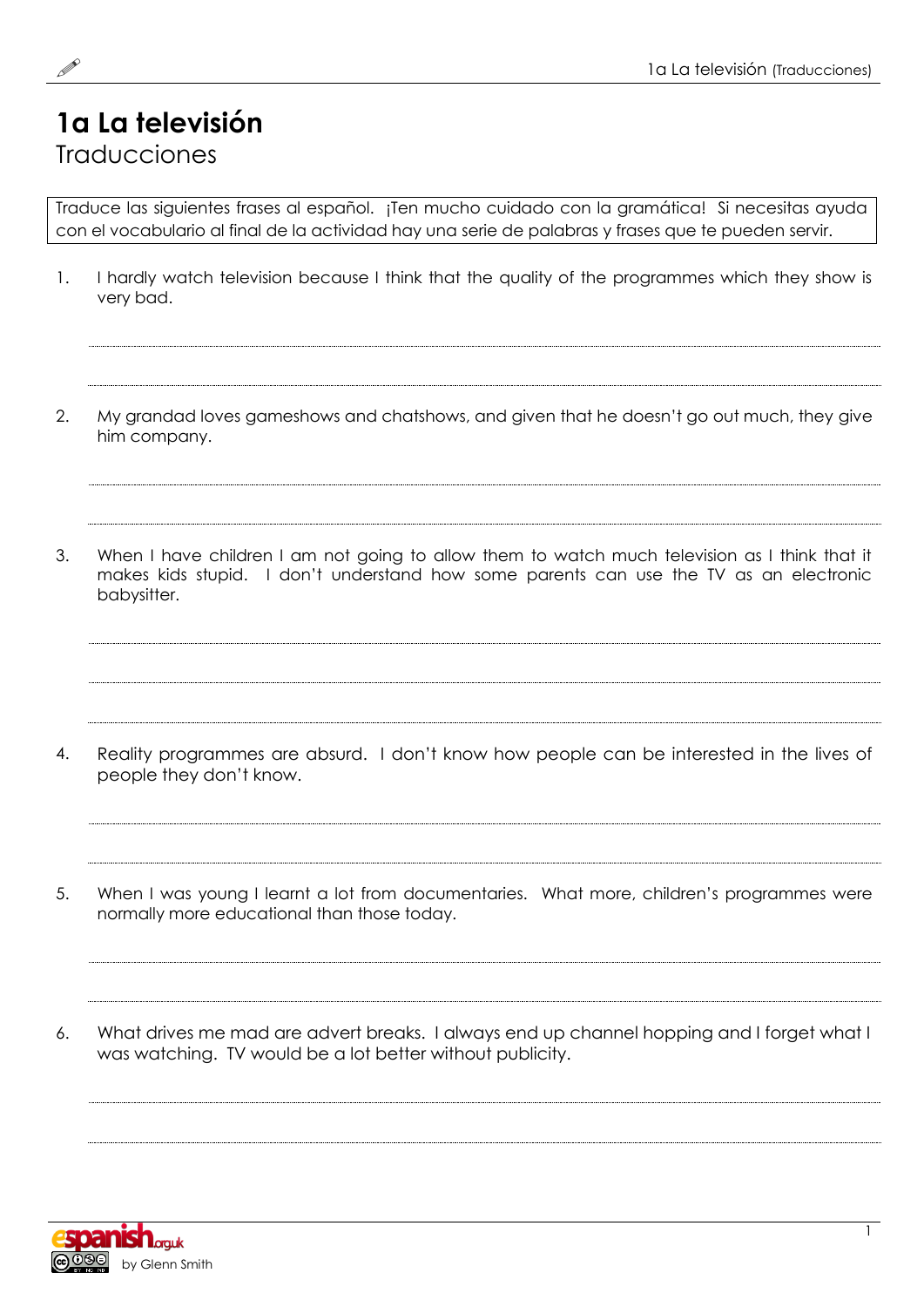- 7. I like that fact that in Spain American series can be seen in either Spanish or English, which helps people improve their English.
	-
- 8. Often they show programmes with content which isn't suitable for children. Given that almost all children have a TV in their bedroom it is difficult to control what they watch.
- 9. The way in which we watch TV has changed a lot in recent years. Now I watch a lot of programmes on the internet because I find it more convenient. I can watch whatever I want, whenever I want.

10. In the past when TV was not as popular families were much closer then nowadays.

**Pistas:**